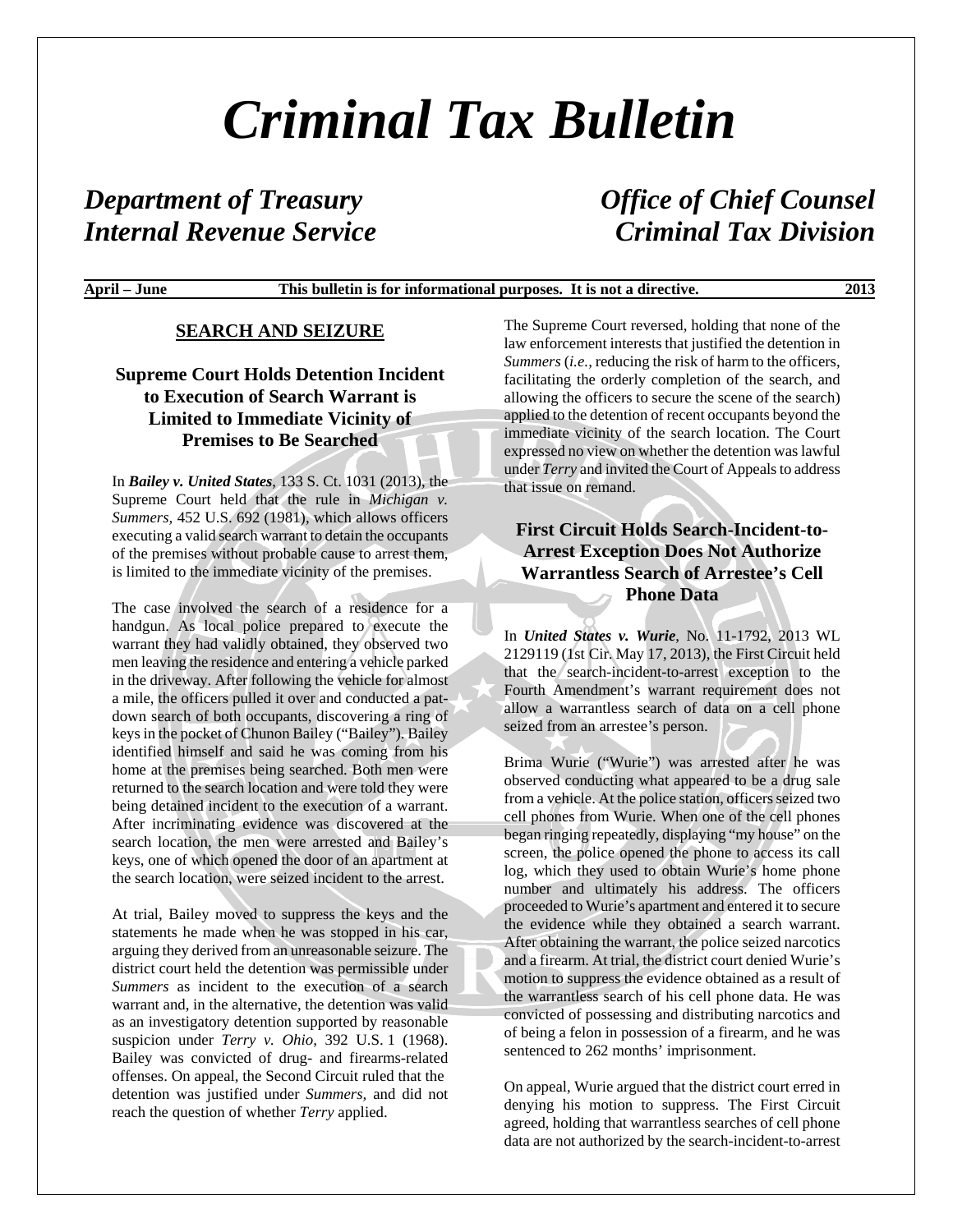exception because such searches are not necessary to protect arresting officers or to prevent the destruction of evidence. In so holding, the court rejected the government's argument that the search in this case may have been necessary to preserve the call log on Wurie's phone, noting that there are a number of means to protect such information, including switching the phone off or removing its battery. Although it held that the search-incident-to-arrest exception did not apply, the court acknowledged that another exception to the warrant requirement – such as the exigent circumstances exception – might justify a warrantless search of a cell phone's data under the right conditions.

In the absence of an applicable exception to the warrant requirement, the court vacated Wurie's conviction, and remanded the case for a new trial.

#### **SENTENCING**

#### **Supreme Court Bars Retroactive Application of Higher Sentencing Guidelines Range under** *Ex Post Facto* **Clause**

In *Peugh v. United States*, No. 12-62, 2013 WL 2459523 (U.S. June 10, 2013), the Supreme Court held that the *Ex Post Facto* Clause of the Constitution was violated when the defendant was sentenced under a version of the U.S. Sentencing Guidelines ("Guidelines") that was promulgated after the offense was committed, and the new Guidelines provided a higher sentencing range than the Guidelines in effect at the time of the offense.

Marvin Peugh ("Peugh") and his business partner owned two farming-related businesses. In 1999 and 2000, Peugh and his partner were involved in fraudulent schemes that involved obtaining bank loans based on fraudulent misrepresentations and artificially inflating their account balances by "check kiting." At trial, Peugh was convicted on five counts of bank fraud (18 U.S.C. § 1344). At sentencing, Peugh argued that he should be sentenced under the 1998 Guidelines in effect at the time of the offense (which provided a sentencing range of 30 to 37 months), not the 2009 Guidelines in effect at the time of sentencing (which provided a sentencing range of 70 to 87 months). The district court disagreed and sentenced him to 70 months' imprisonment, the bottom of the 2009 Guidelines range. The Seventh Circuit affirmed the district court's decision. The Supreme Court granted certiorari to resolve a circuit split regarding whether the *Ex Post Facto* Clause, which prohibits laws that inflict

a greater punishment than the law in effect when the crime was committed, is applicable to the Guidelines, given their advisory status.

In a 5 to 4 decision, the Supreme Court overturned the Seventh Circuit. The government argued that the Guidelines do not carry the force and effect of "law" within the meaning of the *Ex Post Facto* Clause. Rejecting this argument, the Court reasoned that the advisory nature of the Guidelines does not deprive them "of force as the framework for sentencing." The Court held that, in this case, the *Ex Post Facto* Clause was violated because there was a "significant risk" that Peugh's sentence would be higher as a result of the retrospective increase in the Guidelines range applicable to him.

#### **Eleventh Circuit Holds IRS Issuance of Refunds Sufficient to Support Inference that Stolen Social Security Numbers Used on Returns Belonged to Actual Persons**

In *United States v. Philidor*, 717 F.3d 883 (11th Cir. 2013), the Eleventh Circuit held that the sentencing court did not clearly err in inferring that there were 250 or more actual victims of the defendants' scheme, based on the IRS's issuance of refunds for returns listing more than 250 stolen Social Security numbers ("SSNs").

Alland Philidor and his brother Willman Philidor (collectively, the "Philidors") participated in a fraudulent refund scheme involving the filing of false tax returns using stolen SSNs in order to receive refund checks, which they deposited into corporate bank accounts they controlled. The Philidors each pled guilty to one count of conspiracy to steal government funds (18 U.S.C. § 371) and one count of theft of government funds (18 U.S.C. § 641). The presentence investigation report ("PSI") indicated that the Philidors used thousands of stolen SSNs, and accordingly, recommended that a six-level enhancement for offenses involving 250 or more victims be applied to their base offense level, pursuant to  $\S 2B1.1(b)(2)(C)$  of the Sentencing Guidelines. The PSI, however, noted that the government had only positively identified 26 of the victims. The district court imposed a sentence that incorporated the six-level enhancement. The Philidors appealed, arguing that the court erred because the government did not prove by a preponderance of the evidence that 250 of the SSNs were authentic and also belonged to living people.

The Eleventh Circuit opined that IRS verification of identifying information on returns could be inferred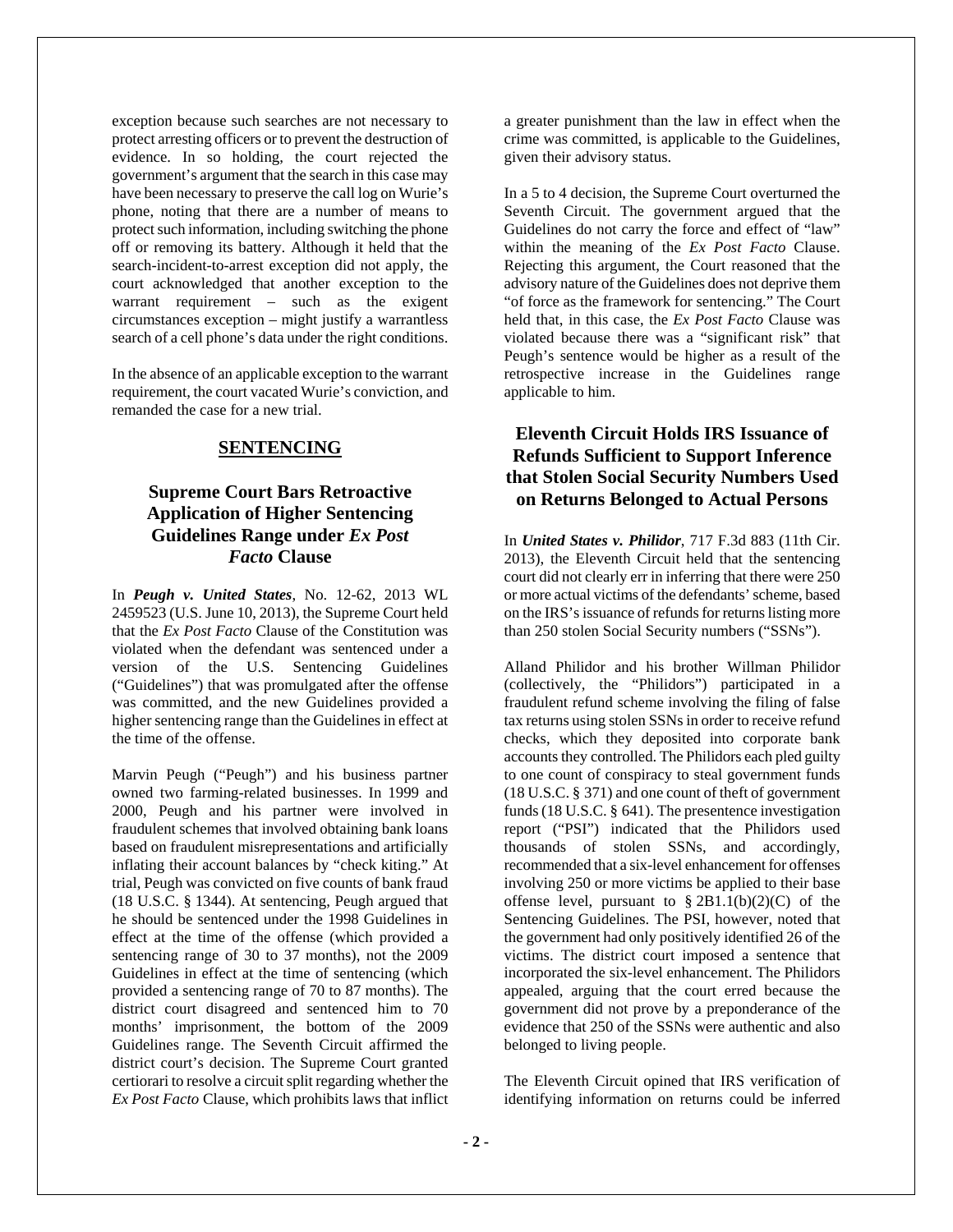from the issuance of refunds for those returns. Thus, it was not error for the district court to infer, based on the IRS's issuance of refunds to the Philidors, that the SSNs listed on the fraudulent returns they filed were associated with real people. In addition, the circuit court held that the district court did not err in applying the six-level sentencing enhancement without first finding that the victims were living. The circuit court explained that, under the Guidelines, a victim whose means of identification was used unlawfully must be an "actual" individual, but need not be alive.

### **Eleventh Circuit Holds Mandatory Sentence for Aggravated Identity Theft Does Not Preclude Enhancement for Use of Device-Making Equipment**

In *United States v. Cruz*, 713 F.3d 600 (11th Cir. 2013), the Eleventh Circuit held that the sentencing enhancement for use of device-making equipment under U.S. Sentencing Guidelines ("U.S.S.G.") § 2B1.1(b) may be imposed on a defendant who is convicted of access device fraud (18 U.S.C.  $§ 1029(a)(2))$  and receives a mandatory two-year sentence for aggravated identity theft (18 U.S.C. § 1028A).

Jose Cruz ("Cruz") and Yuremys Marchante ("Marchante") provided a credit card skimming device to a restaurant server and paid the server to steal credit card numbers from her customers. Subsequently, Cruz and Marchante used fraudulent credit cards to purchase Target gift cards and merchandise through Lisandra Cruz ("Lisandra"), who was Cruz's sister and a Target employee. Lisandra then used some of the fraudulently obtained gift cards to purchase Target merchandise. Cruz, Lisandra, and Marchante were convicted of access device fraud and aggravated identity theft. Their aggravated identity theft convictions resulted in mandatory two-year terms of imprisonment under U.S.S.G. § 2B1.6. The district court also applied a twolevel enhancement to the defendants' sentences for use of device-making equipment under then-U.S.S.G.  $§$  2B1.1(b)(10).

The defendants appealed, arguing in part that the use or possession of device-making equipment was "relevant conduct" for their § 1029(a)(2) offenses and that imposition of the enhancement constituted impermissible double-counting under the Commentary to § 2B1.6. Agreeing with the First and Eighth Circuits, the Eleventh Circuit rejected this argument and affirmed the sentences, holding that the use of devicemaking equipment is not the type of relevant conduct

addressed by § 2B1.6. Rather, the court explained, the commentary to § 2B1.6 precludes only the application of enhancements based on "the transfer, possession, or use of a means of identification."

#### **Eleventh Circuit Holds Probationary Sentence for Health Care Fraud Was Substantively Unreasonable**

In *United States v. Kuhlman*, 711 F.3d 1321 (11th Cir. 2013), the Eleventh Circuit held that a sentence of probation for "time served" while the defendant was out on pretrial release was substantively unreasonable because it failed to provide adequate deterrence.

Rick A. Kuhlman ("Kuhlman"), a chiropractor, pleaded guilty to perpetrating a five-year, approximately \$3 million health care fraud scheme. Although the Sentencing Guidelines called for a sentencing range of 57-71 months' imprisonment, the plea agreement provided that the government would recommend 36 months' imprisonment, which represented a five-level downward variance. Prior to sentencing, Kuhlman paid the full amount of restitution ordered (approximately \$3 million). Based on his restitution payment, his performance of community service prior to sentencing, and the sentencing judge's general concerns regarding the high costs of incarceration, Kuhlman received a non-custodial sentence of probation for his "time served" while awaiting sentencing, which amounted to a downward variance of 20 levels, or 57 months from the bottom of the Guidelines range. The government appealed, arguing that the sentence was both procedurally and substantively unreasonable.

The Eleventh Circuit noted that the sentencing court fulfilled its procedural obligations when it calculated the Guidelines range accurately, and cited several 18 U.S.C. § 3553(a) factors as the bases for the downward variance. Accordingly, the appellate court concluded the sentence was procedurally reasonable.

However, the court concluded that the sentence was substantively unreasonable because it failed to achieve an important goal of sentencing in white-collar prosecutions, *i.e.*, the need for general deterrence. The court reasoned that the sentence did not reflect the seriousness and extent of the crime, promote respect for the law, provide just punishment, or adequately deter other similarly inclined health care providers. The court further emphasized that white-collar offenders should not be treated more leniently than other criminals. Accordingly, Kuhlman's sentence was vacated, and the case was remanded for resentencing.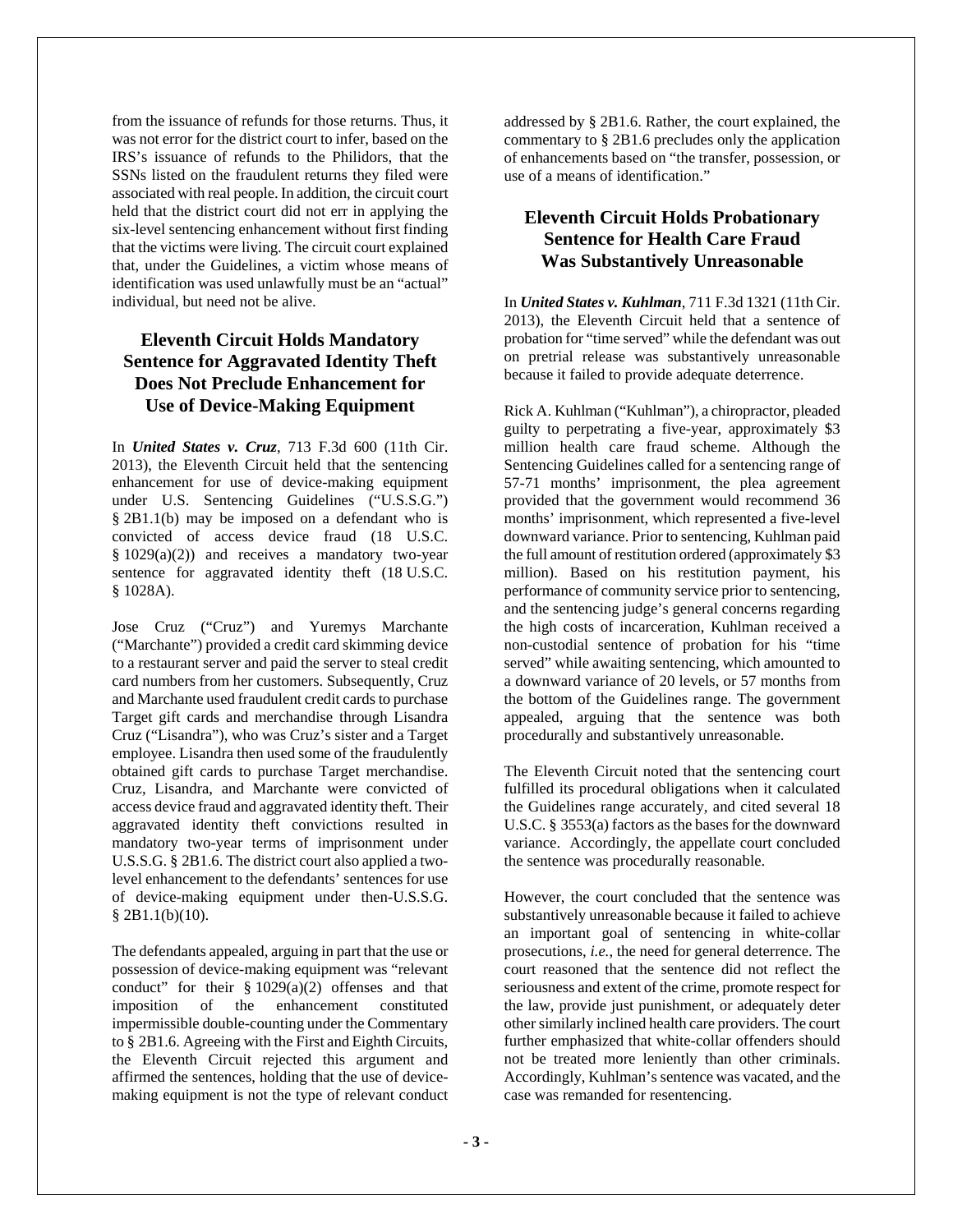#### **Ninth Circuit Holds Use of Account with Deceptive Name Warranted Application of Sophisticated Means Enhancement**

In *United States v. Jennings*, 711 F.3d 1144 (9th Cir. 2013), the Ninth Circuit held that the defendants' personal use of a bank account with a name resembling that of their company's vendor was "sophisticated means" for purposes of the two-level enhancement under § 2T1.1(b)(2) of the Sentencing Guidelines.

Thomas Jennings ("Jennings") and David Feuerborn ("Feuerborn") owned and operated Environmental Soil Sciences, Inc. ("ESS"), which claimed to possess technology for extracting oil from dirt and other materials. After raising funds from investors, ESS hired a vendor, Eco-Logic Environmental Engineering ("Eco-Logic"), to develop machinery that would use the purported technology to capture oil. ESS paid Eco-Logic approximately \$2.5 million from its business account. Meanwhile, Jennings and Feuerborn opened a separate bank account of their own named "Ecologic." They wrote checks from ESS's business account and deposited them into their Ecologic account, often contemporaneously mirroring legitimate payments to Eco-Logic. Jennings and Feuerborn used their Ecologic account to fund new homes, cars, and cash payments to family members, without reporting the income to the IRS. Jennings was convicted of subscribing to false returns (26 U.S.C.  $\S$  7206(1)), and Feuerborn was convicted of tax evasion (26 U.S.C. § 7201). Both were convicted of conspiracy to defraud the IRS (18 U.S.C. § 371). At sentencing, the district court applied the twolevel enhancement for sophisticated means, resulting in a recommended Guidelines range of 53 to 61 months' imprisonment. The court sentenced each defendant to 48 months' imprisonment.

On appeal, the Ninth Circuit upheld the application of the enhancement. The appellate court rejected the defendants' arguments that the enhancement did not apply because they opened the Ecologic account using Jennings' real name, used the account for some legitimate ESS business, and did not create corporate shells or offshore accounts. The court cited the Seventh Circuit for the principle that the enhancement "does not require a brilliant scheme, just one that displays a greater level of planning or concealment than the usual tax evasion case." 711 F.3d at 1147 (citation omitted).

#### **RESTITUTION**

#### **Seventh Circuit Holds Losses Labeled "Relevant Conduct" Were Attributable to an Offense of Conviction and Were Properly Included in Restitution**

In *United States v. Scheuneman*, 712 F.3d 372 (7th Cir. 2013), the Seventh Circuit held that tax losses labeled in the presentence report ("PSR") as resulting from "relevant conduct" were directly attributable to the specific conduct underlying the defendant's conviction under 26 U.S.C. § 7212(a) and were thus properly included in the defendant's restitution obligation.

Kurt Scheuneman ("Scheuneman") purchased a sham tax avoidance system in 1999, forming a limited liability company and two illegitimate trusts to hide income from the IRS. In 2004, the IRS warned Scheuneman about his possible involvement in an abusive tax scheme and notified him that it would audit his 2003 returns. Although Scheuneman denied involvement in an abusive tax scheme, he failed to file federal income tax returns for 2003 to 2005 and repeatedly sent frivolous correspondence to the IRS. He was ultimately convicted of three counts of tax evasion (26 U.S.C. § 7201) for the 2003-2005 tax years and one count of interfering with the administration of the Internal Revenue laws (26 U.S.C. § 7212(a)) from "2004 or before" until 2007. As part of his sentence, the district court imposed restitution based on the findings of the PSR, which calculated a \$48,535 tax loss resulting from the tax evasion convictions, and an additional \$35,847 tax loss for 2000 to 2002, which the PSR designated as relevant conduct for purposes of determining Scheuneman's Guidelines range.

Scheuneman appealed, arguing in part that the district court improperly ordered restitution for the 2000-2002 losses, which were not caused by the conduct underlying his 2003-2005 tax evasion convictions. The Seventh Circuit noted that, unless agreed to in a plea agreement, restitution for tax offenses may only be ordered for losses caused by the specific conduct underlying the offense of conviction or committed during the offense of conviction. Nonetheless, the court affirmed the restitution award on the grounds that the 2000-2002 tax losses were directly attributable to the obstructive conduct underlying Scheuneman's § 7212(a) conviction.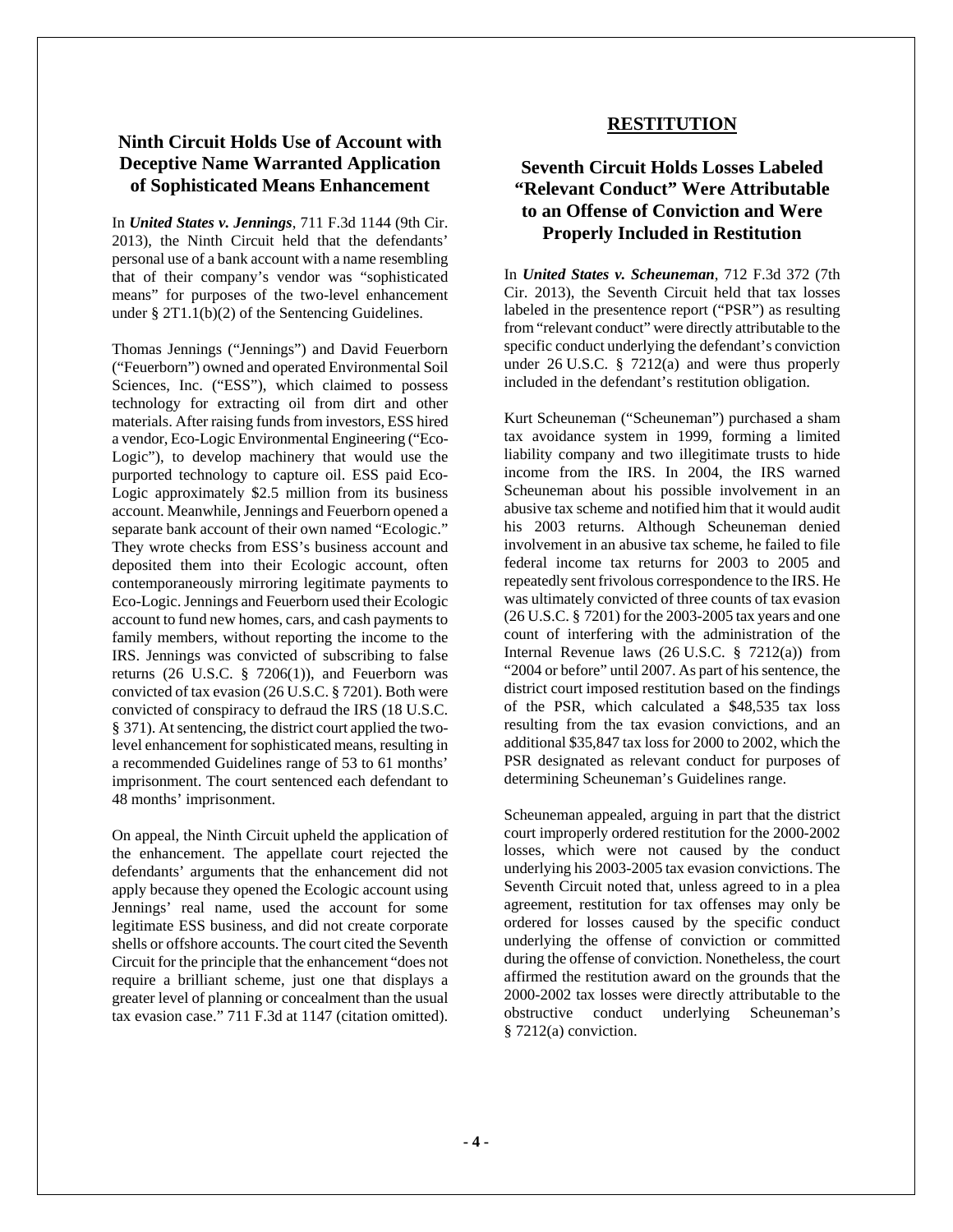#### **Third Circuit Holds Mandatory Victims Restitution Act ("MVRA") Applies to Conspiracy to Defraud the IRS in Violation of 18 U.S.C. § 371**

In *United States v. Turner*, 718 F.3d 226 (3d Cir. 2013), the Third Circuit held that a conspiracy to defraud the IRS in violation of 18 U.S.C. § 371 constitutes an "offense against property" that is covered by the MVRA (18 U.S.C. § 3663A). Accordingly, the court upheld the imposition of restitution in the full amount of the government's tax loss.

Donald Turner ("Turner"), the author of a book on how to avoid federal and state income taxation through the use of common law trust organizations ("colatos"), created First American Research ("FAR"), which assisted its members in implementing the "colato" program. In 1991, Turner assisted Daniel Leveto ("Leveto"), owner of a veterinary clinic, in setting up foreign "colatos" for his veterinary business, which allowed Leveto to access to the clinic's income while failing to pay the clinic's taxes.

A jury convicted Turner of conspiring with Leveto and Leveto's wife to defraud the IRS by concealing the Levetos' assets, thereby preventing the IRS from computing and collecting the Levetos' income taxes. Turner was sentenced to 60 months' imprisonment and ordered to pay restitution to the government of \$408,043, which represented the full amount of the government's loss. Turner appealed, arguing that the restitution order was improper because the trial court failed to make specific findings regarding his ability to pay, as required under 18 U.S.C. § 3663.

On appeal, the government claimed the MVRA, which requires a sentencing court to order a defendant to pay the full amount of a victim's losses without considering the defendant's economic circumstances, applied to violations of 18 U.S.C. § 371. The Third Circuit agreed, holding that Turner's conspiracy to defraud the IRS of its property (*i.e.*, Leveto's tax dollars) in violation of § 371 was an "offense against property" under Title 18, and was consequently covered by the MVRA under 18 U.S.C. § 3663 $\overline{A}(c)(1)$ . Applying the MVRA to the facts of the case, the Third Circuit affirmed the district court's \$408,043 restitution order.

#### **IDENTITY THEFT**

#### **Sixth Circuit Holds Aggravated Identity Theft Statute Applies to Purchase of Personal Information for Unlawful Use**

In *United States v. Lumbard*, 706 F.3d 716 (6th Cir. 2013), the Sixth Circuit held that purchasing personal information from its lawful possessor for subsequent use in fraudulent activity constitutes a violation of the aggravated identity theft statute (18 U.S.C. § 1028A).

While released on bond and awaiting trial for larceny and other crimes, Nathan Lumbard ("Lumbard") purchased the driver's license and social security number of a willing seller and used the information to obtain a driver's license and passport in the seller's name, but with Lumbard's photograph. Lumbard used this documentation to leave the country, but was subsequently located in Burma, arrested, and returned to the U.S. He was indicted for knowingly providing false information and identifying documents in an application for a passport (18 U.S.C. § 1542), and for aggravated identity theft, which adds two years of incarceration to the sentence of a defendant who "during and in relation to a felony violation … knowingly transfers, possesses, or uses, without lawful authority, a means of identification of another person." Lumbard's motion to dismiss the aggravated identity theft charge was denied. He pleaded guilty but reserved the right to appeal the district court's denial of his motion to dismiss.

On appeal, Lumbard argued that the phrase "without lawful authority" in § 1028A did not include cases, such as this one, in which a defendant obtained a person's consent to use his or her information unlawfully. Lumbard further argued that the Supreme Court had limited the application of § 1028A to instances of theft of a person's means of identification in *Flores-Figueroa v. United States,* 556 U.S. 646 (2009). The Sixth Circuit rejected Lumbard's arguments, holding that the phrase "without lawful authority" in § 1028A is not limited to instances of theft, but rather includes cases where the defendant obtained the permission of the person whose information the defendant misused. The court explained that an individual cannot confer "lawful authority" to use his identifying information unlawfully.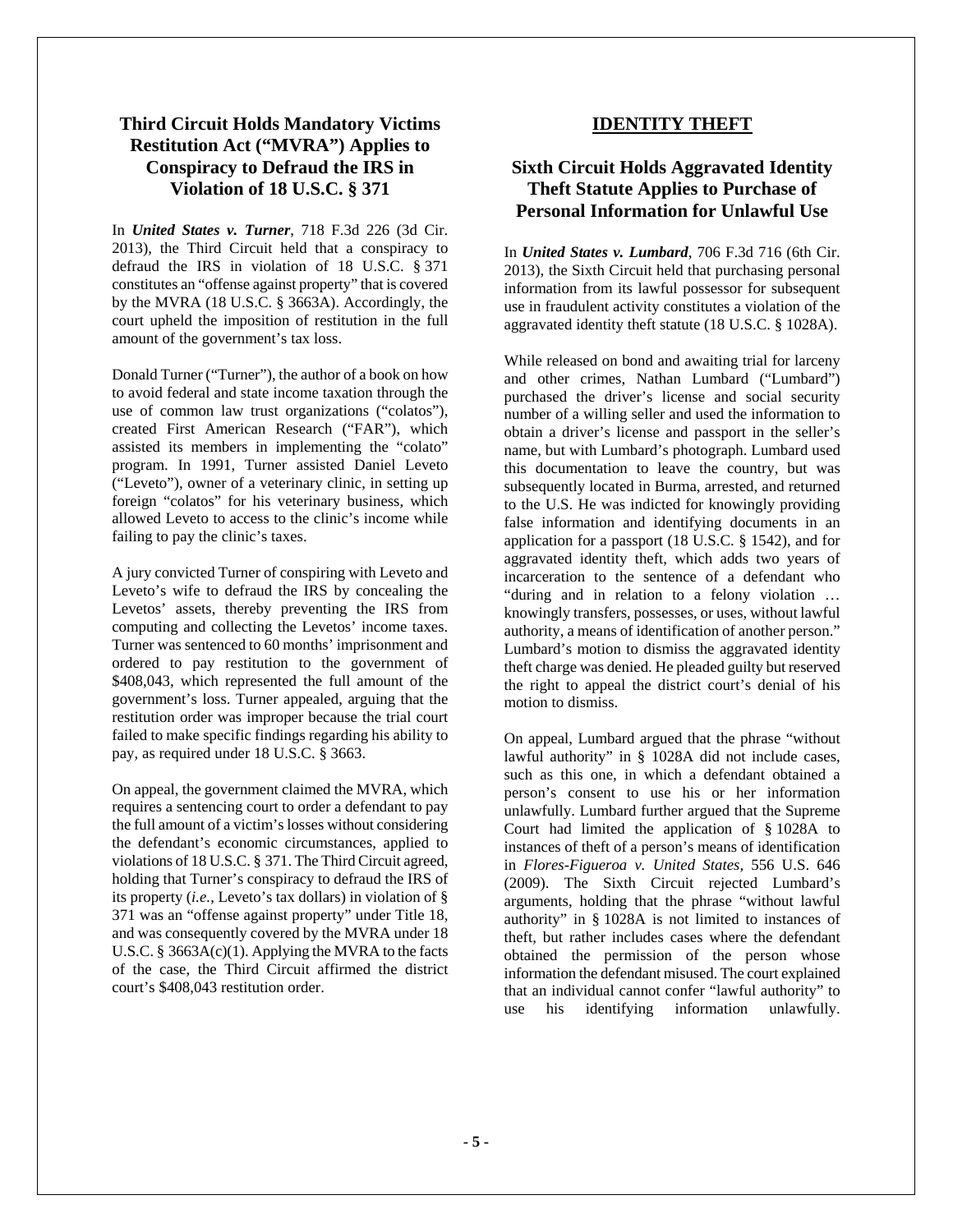#### **Fourth Circuit Holds Aggravated Identity Theft Statute Applies to Use of Identifying Information with Owner's Consent**

In *United States v. Otuya*, No. 12-4096, 2013 WL 3037607 (4th Cir. June 19, 2013), the Fourth Circuit held that the aggravated identity theft statute (18 U.S.C. § 1028A) prohibits the use of another person's identifying information to commit an enumerated felony, regardless of whether the information is used with the person's consent.

Okechukwo Ebo Otuya ("Otuya") and several coconspirators engaged in a scheme to steal credit card convenience checks from roadside mailboxes and process them through Bank of America ("BOA") accounts belonging to local college students. The students willingly provided their personal identification information and access to their accounts, in exchange for a fee. As a result of the scheme, BOA was defrauded of hundreds of thousands of dollars. Otuya was ultimately convicted of bank fraud, conspiracy to commit bank fraud, and aggravated identity theft, in violation of 18 U.S.C. §§ 1344, 1349, and 1028A, respectively. His §§ 1344 and 1028A convictions were based on his individual conduct in depositing stolen checks into an account belonging to a co-conspirator. Otuya was sentenced to 72 months' imprisonment, plus the mandatory two-year consecutive period for the § 1028A conviction. On appeal, he argued that the phrase "without lawful authority" in § 1028A requires the use of another's identifying information without that person's consent. Because Otuya's co-conspirator had consented to the use of his identifying information, Otuya contended that his § 1028A conviction should be vacated.

The Fourth Circuit rejected this argument, stating that "one does not have 'lawful authority' to consent to the commission of an unlawful act." 2013 WL 3037607, at \*5. The appellate court reasoned it would be an unacceptable result if a co-conspirator's consent excused Otuya's use of the co-conspirator's identifying information to defraud a bank. The court explained that a defendant who uses another person's means of identification in relation to any felony violation enumerated in § 1028A necessarily does so "without lawful authority," regardless of whether the rightful owner of the identifying information gave his consent to its use. Accordingly, the Fourth Circuit affirmed Otuya's aggravated identity theft conviction.

### **D.C. Circuit Holds Proof of Stolen Identities or Individual Harm Not Required for Aggravated Identity Theft Convictions**

In *United States v. Reynolds*, 710 F.3d 434 (D.C. Cir. 2013), the D.C. Circuit held that the aggravated identity theft statute (18 U.S.C. § 1028A) does not require a showing that identities were stolen or that the individuals whose identities were unlawfully used suffered individual harm.

Jason T. Reynolds ("Reynolds"), the chief financial officer of a Washington, D.C. church, had access to church officers' digital signatures, which he used to falsify a document that he submitted to a bank in order to increase the church's line of credit. Reynolds subsequently exploited the line of credit by misappropriating more than \$850,000 for his personal benefit. A jury convicted Reynolds of aggravated identity theft and other crimes. Reynolds appealed, arguing that the government was required to show both: (i) that he stole the officers' identities; and (ii) that the officers suffered individual harm beyond that suffered by the church. Because the government did not present evidence on these points at trial, Reynolds argued that his § 1028A convictions must be vacated.

On appeal, the D.C. Circuit rejected Reynolds' claims. In evaluating his argument that § 1028A applies only to stolen information, the court noted that the statute explicitly applies to a defendant who "'uses' a means of identification without lawful authority." The court interpreted this language to encompass situations in which a defendant has not actually stolen the identifying information but rather gains access to the information legitimately and then uses it in excess of the authority granted. The court noted that the other circuits to consider this issue – *i.e.*, the First, Fourth, and Sixth – have agreed with this interpretation of the statute. The court also indicated that Reynolds' second argument  $-i.e.,$  that the aggravated identity theft statute applies only where individuals whose means of identification were used unlawfully have suffered individual harm – had no support in the statutory language. Concluding that the statute was clear and that both of Reynolds' arguments lacked merit, the D.C. Circuit affirmed his § 1028A convictions.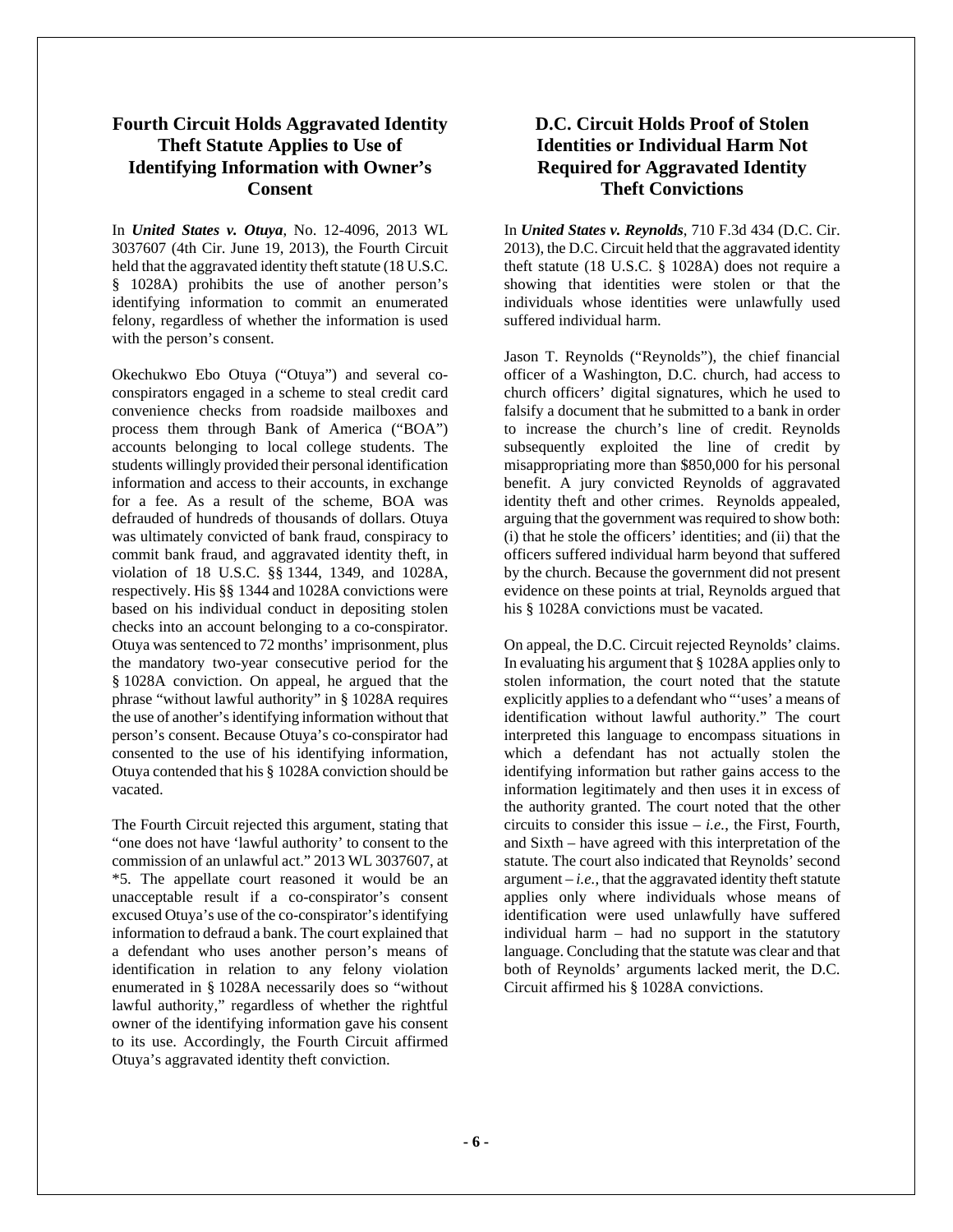#### **DISCLOSURE**

### **Sixth Circuit Holds Defendant's Purported Lack of Due Diligence Does Not Relieve Government of its** *Brady* **Disclosure Obligations**

In *United States v. Tavera*, No. 11-6175, 2013 WL 3064599 (6th Cir. June 20, 2013), the Sixth Circuit held that a defendant's purported failure to exercise due diligence to discover exculpatory statements made by his codefendant did not relieve the government from its disclosure obligations under *Brady v. Maryland,* 373 U.S. 83 (1963).

In May 2010, Abel Martinez Tavera ("Tavera") was arrested with four others after the police found large amounts of methamphetamine hidden in a construction truck driven by codefendant Pablo Mendoza ("Mendoza"), in which Tavera was a passenger. All of the defendants pleaded guilty except Tavera, who was convicted of participating in a drug conspiracy and was sentenced to 15 years' and 6 months' imprisonment. After his conviction, Tavera learned that a few days before his trial, Mendoza told the prosecutor that Tavera had no knowledge of the drug conspiracy. Tavera did not learn of Mendoza's statements prior to his conviction because the prosecutor did not disclose them, and because Tavera's lawyer did not interview Mendoza.

On appeal, Tavera argued that the government's failure to disclose Mendoza's statements constituted a *Brady*  violation warranting a new trial. The Sixth Circuit agreed, after concluding that (1) Mendoza's statements were exculpatory; (2) the statements were suppressed by the government; and (3) Tavera suffered prejudice as a result of this suppression. Based on the Supreme Court's decision in *Banks v. Dretke,* 540 U.S. 668 (2004), the Sixth Circuit rejected the government's argument that Tavera's failure to discover Mendoza's statements through the exercise of due diligence relieved the government of its *Brady* obligations. Although it recognized that prior to *Banks* some courts, including the Sixth Circuit itself, had allowed the prosecution to claim a broad defendant-due-diligence rule, the court noted that this practice should have ended with the *Banks* decision. Finally, the court concluded that Mendoza's statements were material because they counterbalanced the government's proof of Tavera's intent to join the conspiracy and distribute the drugs, and thus there was a reasonable probability that the verdict would have been different if the statements had been disclosed. Accordingly, the court

vacated Tavera's conviction and remanded the case for a new trial.

#### **CONFRONTATION CLAUSE**

#### **Eighth Circuit Holds Confrontation Clause Does Not Bar Admission of GPS Tracking Reports Generated to Locate Bank Robber**

In *United States v. Brooks*, 715 F.3d 1069 (8th Cir. 2013), the Eighth Circuit held that the admission of GPS tracking reports generated by a bank's security company to locate a robber and recover stolen money did not violate the defendant's Confrontation Clause rights under Sixth Amendment because the reports were not testimonial.

Robin T. Brooks ("Brooks") entered a credit union and handed a note to a teller, stating that he had a firearm and directing her to put money in an envelope. The teller placed approximately \$6,000 in an envelope along with a Global Positioning System ("GPS") tracking device concealed in a stack of bills. After Brooks left the premises, the credit union's security company and the police located him by tracking the GPS device. At trial, the district court admitted the GPS tracking reports over Brooks' objections, and he was convicted of bank robbery, possession of a firearm in furtherance of a crime of violence, and being a felon in possession of a firearm.

Brooks argued on appeal that the GPS tracking reports were testimonial because they were created primarily for a law enforcement purpose and, as such, their admission violated his Confrontation Clause rights. The Eighth Circuit disagreed, noting that not all statements obtained in the course of a law enforcement investigation are testimonial. Rather, the crucial inquiry is whether the record was "created . . . for the purpose of establishing or proving some fact *at trial.*" *Brooks,*  715 F.3d at 1079 (quoting *Melendez-Diaz v. Massachusetts,* 557 U.S. 305 (2009)) (emphasis in original). The Eighth Circuit compared the GPS evidence in this case to the victim statements at issue in *Michigan v. Bryant,* 131 S. Ct. 1143 (2011) and *Davis v. Washington,* 547 U.S. 813 (2011), which the Supreme Court held were non-testimonial because they had been obtained to resolve ongoing emergencies, not to establish the defendants' guilt. Although the GPS reports in this case were ultimately used to link Brooks to the bank robbery, the court determined that they were not created for this purpose. Rather, they were generated for the purpose of locating a robber and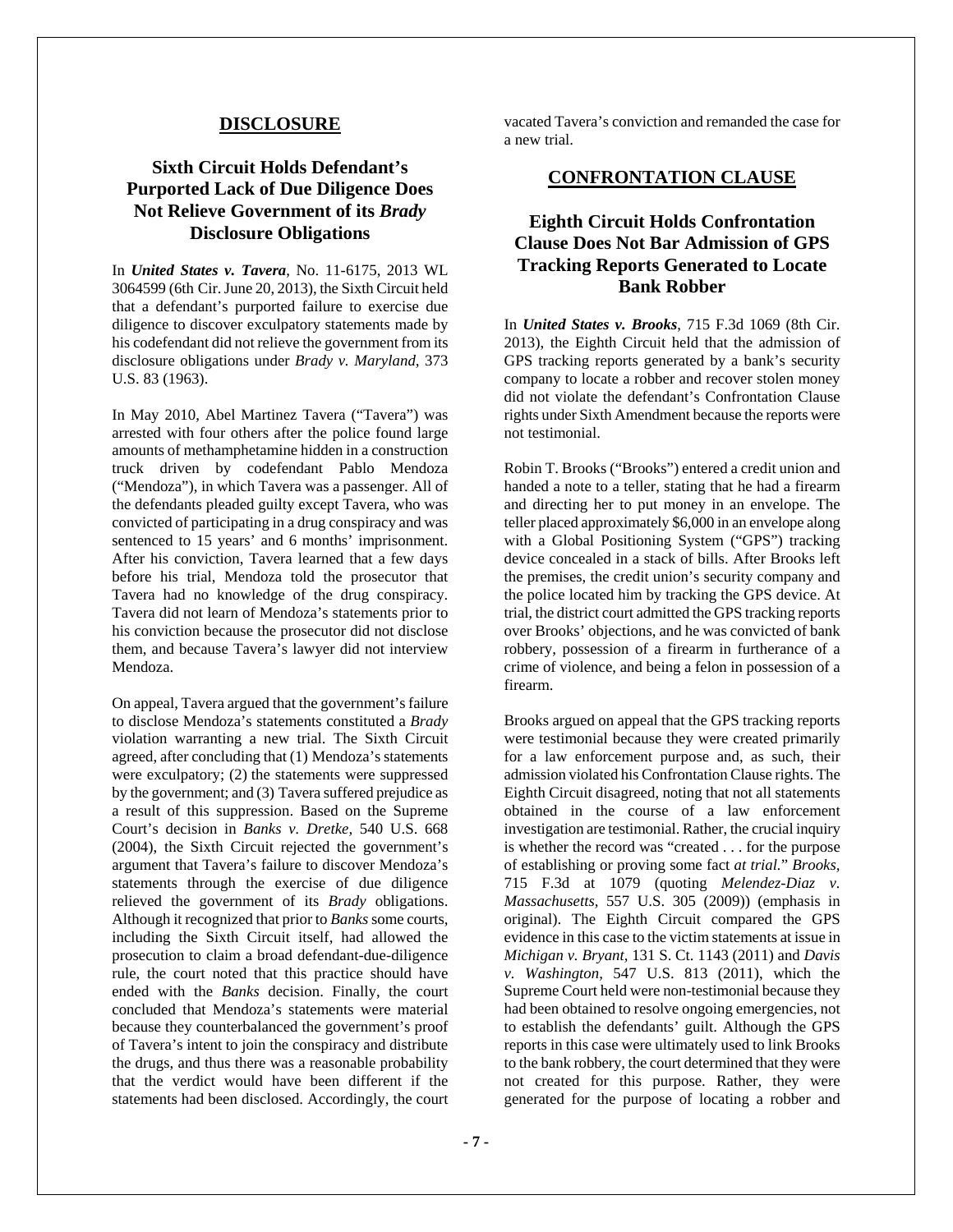recovering stolen money. Therefore, the Eighth Circuit held the reports were non-testimonial, and their admission did not violate Brooks' Confrontation Clause rights.

#### **SPEEDY TRIAL ACT**

#### **Second Circuit Holds Extensions of 70- Day Period for Retrial May Be Granted After 70-Day Period Has Expired**

In *United States v. Shellef*, 718 F.3d 94 (2d Cir. 2013), the Second Circuit held that the Speedy Trial Act does not preclude extensions of the 70-day period for retrial under 18 U.S.C. § 3161(e) that are granted after the 70 day period has expired, provided the requisite impracticality finding is based on factors arising before or within that initial period.

Dov Shellef ("Shellef") was convicted of tax and taxrelated crimes based on a scheme to buy and sell an ozone-depleting chemical without paying federal taxes. On March 4, 2008, the Second Circuit vacated the convictions and remanded the case for retrial on the grounds that Shellef was entitled to severance of the charges and original defendants. At an April 2008 status conference, the government informed the court that the parties were considering an early 2009 retrial. The court acknowledged the complexity of the case and instructed the parties to consider the matter further so that they could ask for appropriate Speedy Trial Act exclusions at future court appearances. In June 2008, Shellef moved to dismiss, arguing the 70-day retrial period that began on March 4, 2008 had expired. The court denied the motion, finding that at the April 2008 status conference it had implicitly granted a speedy-trial exclusion based on the case's complexity. On November 4, 2008, Shellef filed a motion to modify his bail conditions. After various intervening events, the retrial began on December 14, 2009. Before retrial, the court denied Shellef's second motion to dismiss based on the delays that occurred prior to his November 4, 2008 motion. (Shellef did not contest the exclusion of the time between November 4, 2008 and December 14, 2009 from the Speedy Trial calculation.) In its post-trial memorandum and order, the court explained it had construed the April 2008 record of proceedings as granting a retrial extension to 180 days under 18 U.S.C. § 3161(e), based on an implicit finding that retrial within 70 days would have been impractical due to factors resulting from the passage of time.

On appeal, Shellef argued the trial court improperly granted an extension after expiration of the initial

70-day retrial period. In rejecting this argument the Second Circuit held the Speedy Trial Act imposed no temporal limitation on a trial court's authority to grant a retrial extension if the extension is based on factors occurring within the initial 70-day period. The court also held that, as required by the statute, the extension in this case was supported by factors "resulting from passage of time," including a severance order that increased the complexity of the case, an intervening Supreme Court decision, and multiple reassignments of the case to different judges.

#### **PROSECUTORIAL MISCONDUCT**

### **Fourth Circuit Holds District Court Erred in Allowing Prosecutor to State that Defendant Lied Under Oath**

In *United States v. Woods*, 710 F.3d 195 (4th Cir. 2013), the Fourth Circuit held that the trial court committed plain error in allowing the prosecutor to state in closing argument that the defendant had lied under oath.

Michael Ray Woods ("Woods") was employed as a data warehouse manager with the U.S. Department of Veterans Affairs ("VA"). Woods supplemented his income by operating a tax preparation business out of his home. He was charged with tax, tax-related, and identity theft crimes arising from a fraudulent scheme orchestrated through his tax preparation business. The evidence showed that he added false information to his clients' tax returns to qualify them for substantial tax refunds, and for an additional \$500 fee, he falsely listed VA patients as dependents on his clients' tax returns. Woods represented himself at trial and testified in his own defense, claiming the incorrect information entered on his clients' tax returns was provided by his clients themselves, and that the \$500 payments were loan repayments. Woods was convicted of all charges and sentenced to 132 months' imprisonment.

On appeal, Woods argued in part that the court committed reversible error in allowing the prosecutor to state in closing argument that Woods charged clients a fee to add false dependent information and then "lied about it under oath" when he testified in his own defense. The appellate court criticized the prosecutor's statement as "highly improper," noting that when the government makes statements of personal belief or otherwise comments on a witness's veracity, there is a risk of suggesting to the jury that the prosecutor's personal opinion has evidentiary weight, and of inviting the jury to infer the prosecutor had access to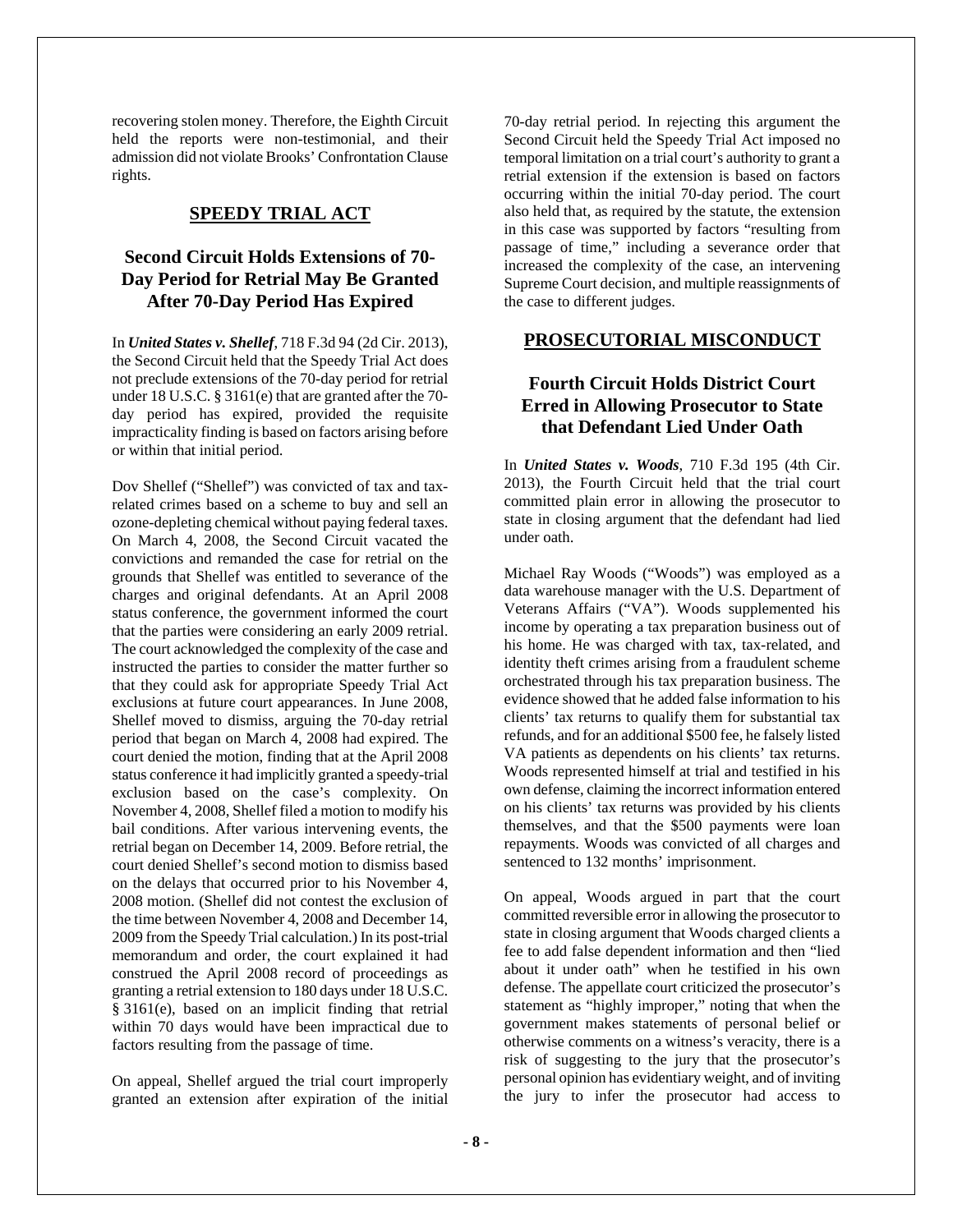information not available to the jury. The court added that the gravity of these risks is amplified in the case of a criminal defendant who testifies in his own defense. The court held that the prosecutor's improper statement constituted plain error and strongly cautioned the government against engaging in such conduct in the future. However, the court affirmed Woods' convictions on the grounds that the evidence against him overwhelmingly supported a finding of guilt and undermined his credibility.